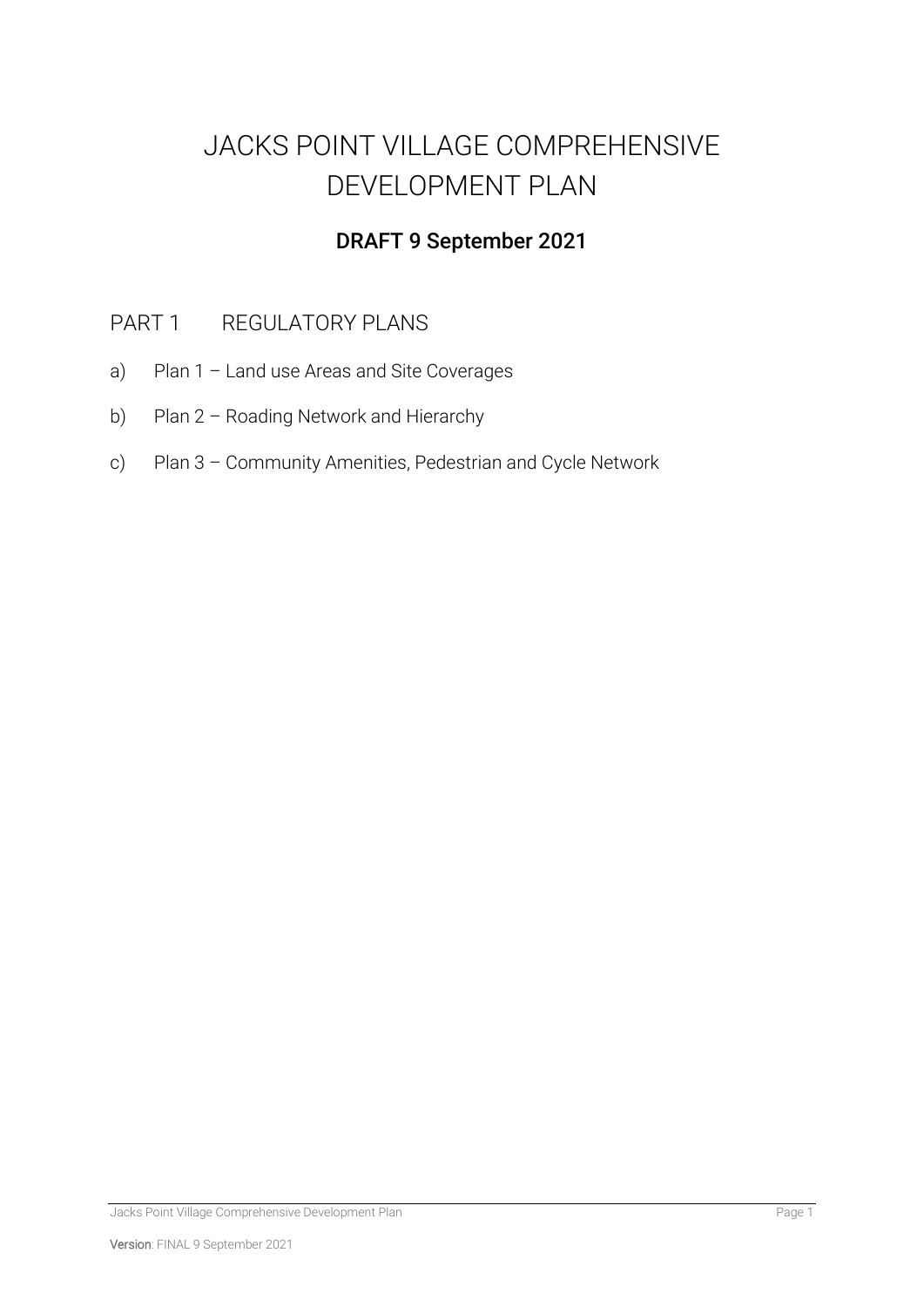PLAN STATUS:  $JOB CODE:$  DRAWING NO: JP\_20\_10 CDP-017.01



EC

CONSULTANTS:

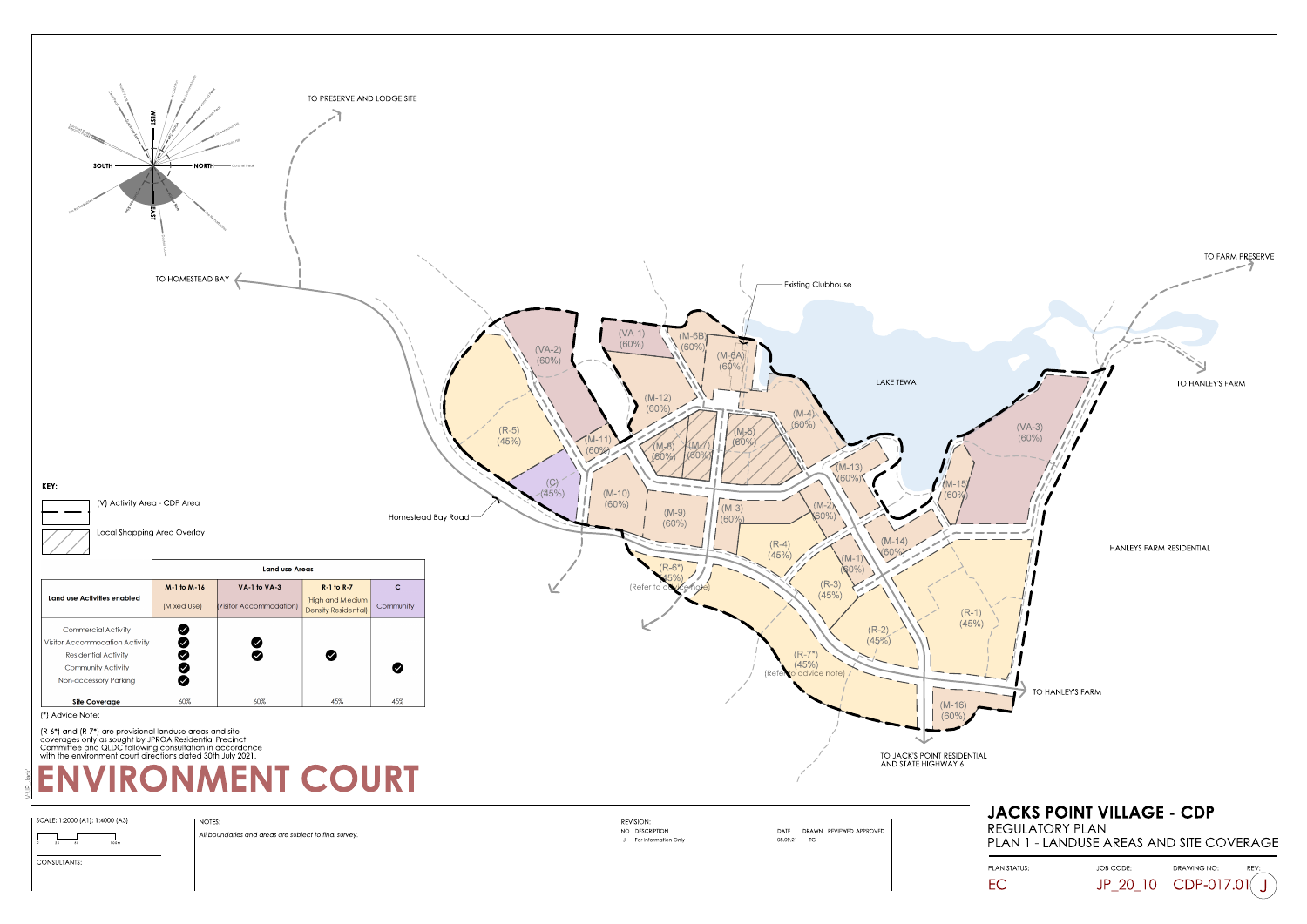EC

JP\_20\_10 CDP-017.02

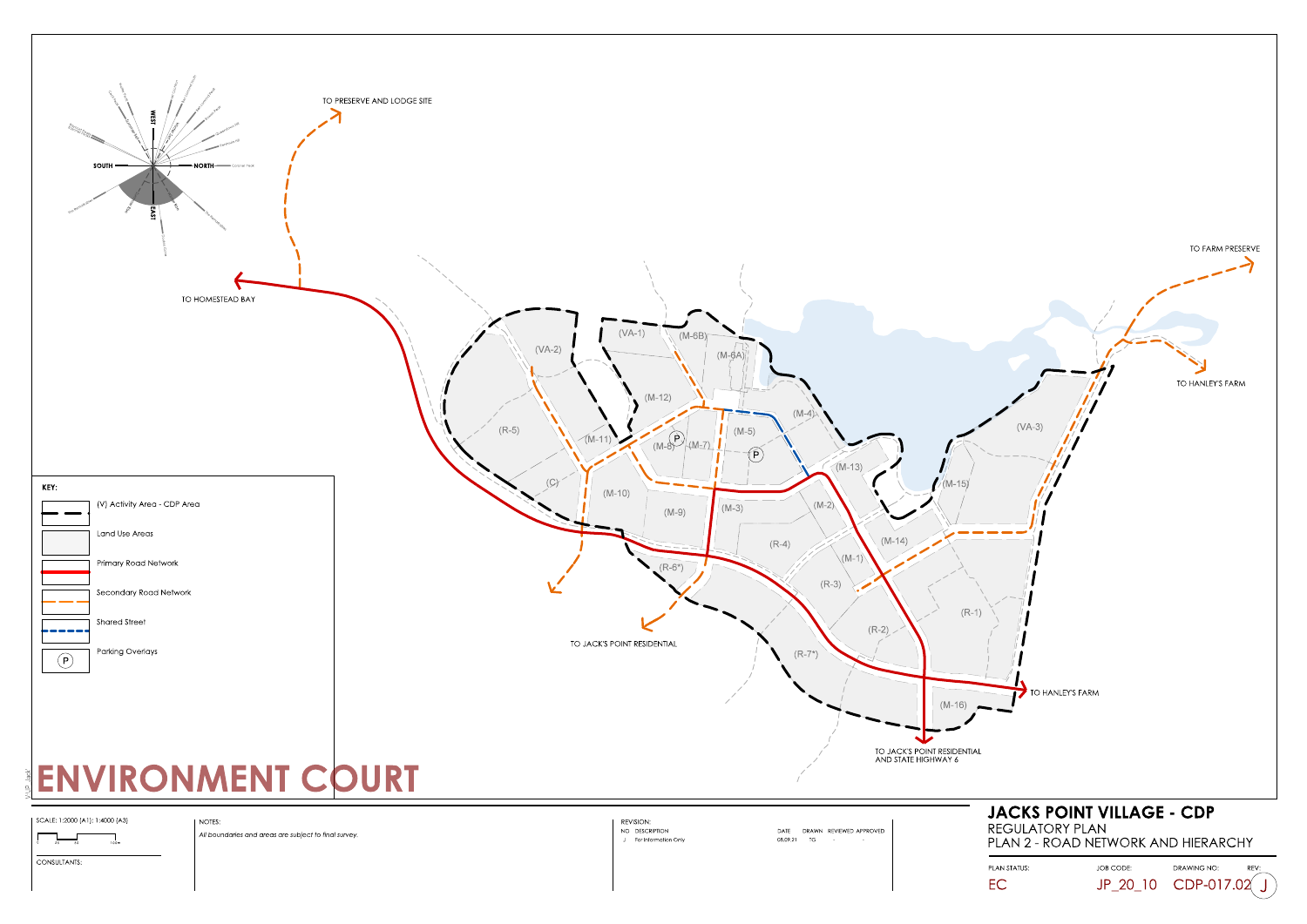ò 25 50 100m

EC

CONSULTANTS:

**For Information Only** 

 $16.02.21$  JG -

JP\_20\_10 CDP-017.03

PLAN STATUS:  $JOB CODE$ : DRAWING NO:



COMMUNITY AMENITIES, PEDESTRIAN AND CYCLE NETWORK

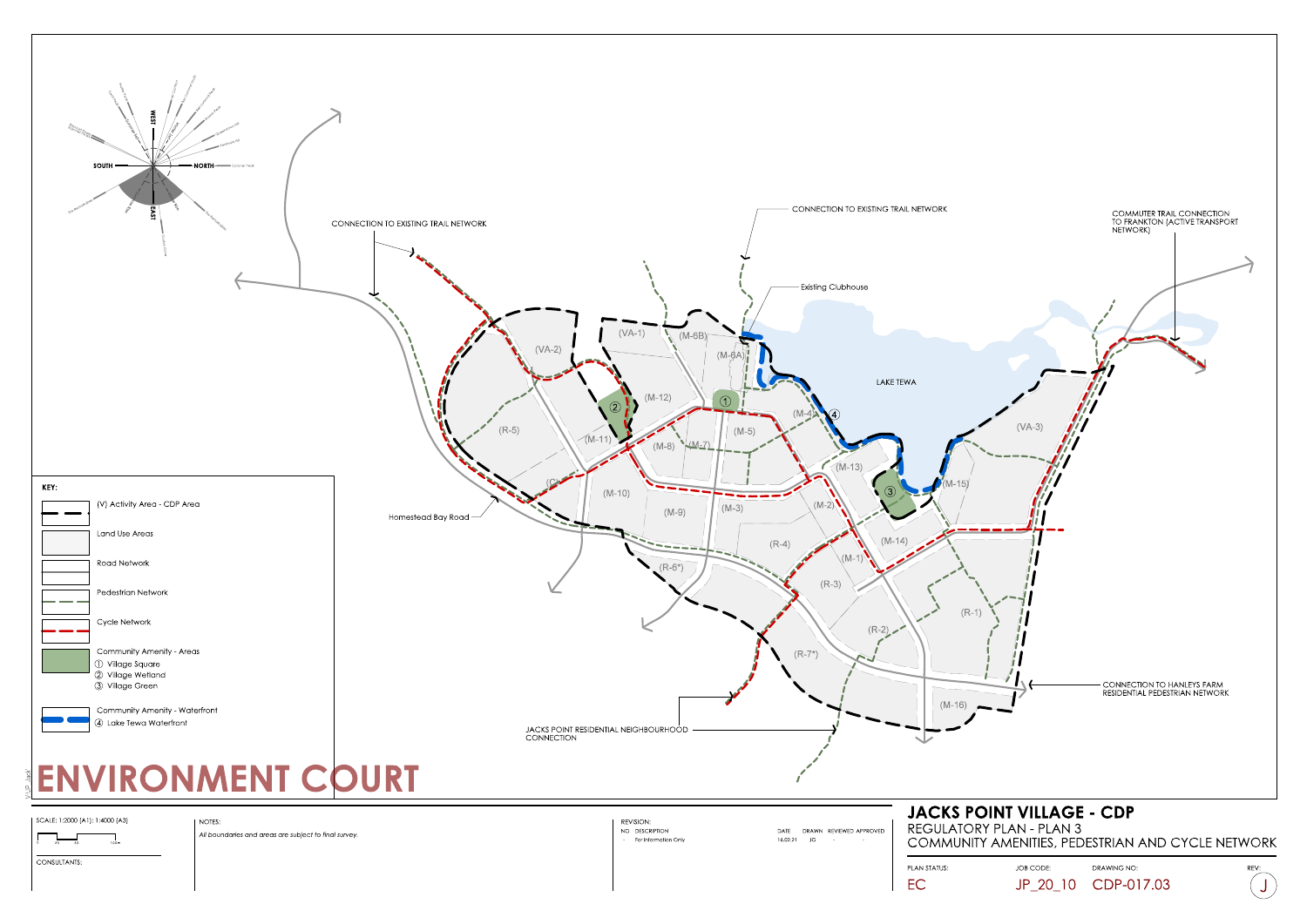## PART 2 DESIGN CONTROLS

## 1 Village-Wide Controls

|       | <b>Design Control</b>                                                                                                                                                                                                                                         | <b>Regulatory Plan</b>                                             |  |
|-------|---------------------------------------------------------------------------------------------------------------------------------------------------------------------------------------------------------------------------------------------------------------|--------------------------------------------------------------------|--|
| 1.1   | Pedestrian Links                                                                                                                                                                                                                                              | $Plan 3 - Community$                                               |  |
| 1.1.1 | Pedestrian links shall be located in accordance with the Community<br>Amenities, Pedestrian and Cycle Network plan and shall facilitate<br>connections to the wider existing trail networks and any public access<br>routes shown on the Structure Plan.      | Amenities, Pedestrian<br>and Cycle Network                         |  |
|       | Variations to the network connections as shown will be considered providing<br>they meet the intent by continuing to connect key nodes.                                                                                                                       |                                                                    |  |
|       | 1.1.2 Pedestrian / Public Access shall be provided to Lake Tewa within Land Use<br>Areas M6A, M4, M15. A continuous pedestrian link shall be provided along<br>the lake front, where no less than 50% of this shall provide unimpeded<br>access to Lake Tewa. |                                                                    |  |
| 1.1.3 | Minimum formed width for Pedestrian Links shall be 1.50m                                                                                                                                                                                                      |                                                                    |  |
| 1.1.4 | There shall be no occupation of buildings within any land use area<br>containing any part of the pedestrian network until that part of the network<br>has been formed and legal access for the Jacks Point Community or the<br>public has been established.   |                                                                    |  |
| 1.2   | <b>Cycle Trails</b>                                                                                                                                                                                                                                           | $Plan 3 - Community$                                               |  |
| 1.2.1 | Cycle trails shall be located in accordance with the Community Amenities,<br>Pedestrian and Cycle Network plan and facilitate connections to the wider<br>existing trail network and any public access routes shown on the Structure<br>Plan.                 | Amenities, Pedestrian<br>and Cycle Network                         |  |
|       | Variations to the network connections as shown will be considered providing<br>they meet the intent by continuing to connect key nodes.                                                                                                                       |                                                                    |  |
| 1.2.2 | Minimum formed width for Cycle trails shall be:                                                                                                                                                                                                               |                                                                    |  |
|       | Cycle Trail: 2.00m<br>a.                                                                                                                                                                                                                                      |                                                                    |  |
|       | Shared (Pedestrian and Cycle): 2.50m<br>b.                                                                                                                                                                                                                    |                                                                    |  |
| 1.2.3 | There shall be no occupation of buildings within any land use area<br>containing any part of the cycle network until that part of the network has<br>been formed and legal access for the Jacks Point Community or the public<br>has been established.        |                                                                    |  |
| 1.3   | Delivery of Community Amenities                                                                                                                                                                                                                               | $Plan 3 - Community$<br>Amenities, Pedestrian<br>and Cycle Network |  |
| 1.3.1 | There shall be no occupation of buildings within the following Land Use<br>Areas until the relevant amenities have been established and any related<br>land transferred into community ownership:                                                             |                                                                    |  |
|       | Land Use Areas M-6A.<br>1.                                                                                                                                                                                                                                    |                                                                    |  |
|       | Amenities to be established: Village Square                                                                                                                                                                                                                   |                                                                    |  |
|       | 2.<br>Land Use Area M-12                                                                                                                                                                                                                                      |                                                                    |  |
|       | Amenities to be established: Village Wetland                                                                                                                                                                                                                  |                                                                    |  |
|       | 3.<br>Land Use Areas M-13, M-14                                                                                                                                                                                                                               |                                                                    |  |

Amenities to be established: Village Green, and Waterfront Boardwalk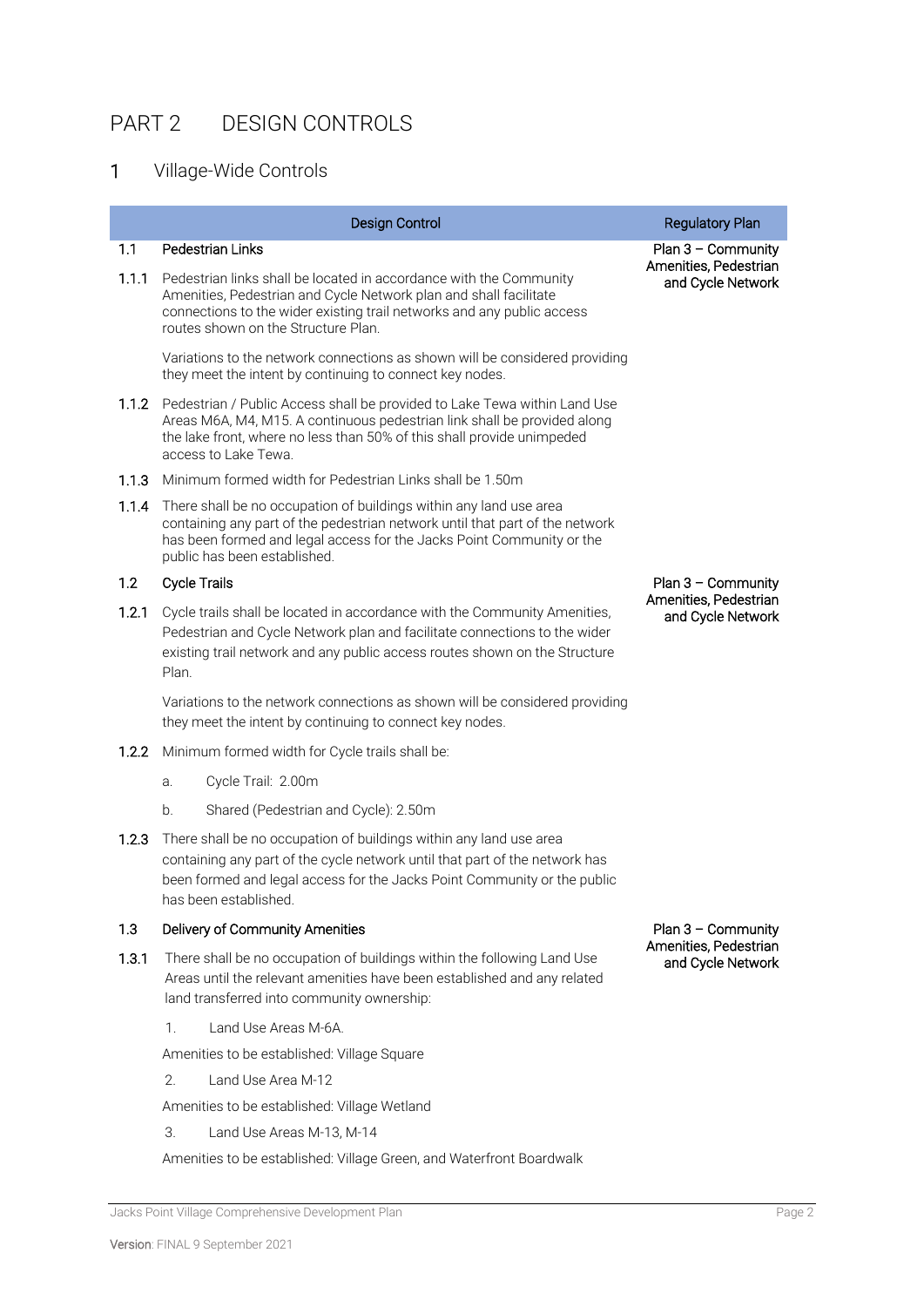4. Land Use Area M-4

Amenities to be established: Waterfront boardwalk

Information Requirement:

Landscape Plan/s shall accompany any application for resource consent to provide for the particular amenities to be established above.

#### 1.1 Design of Primary Roads

- 1.1.1. The design of Primary Roads shall meet the following design parameters:
	- a. Cycle lanes are separated from the Vehicle movement corridor.
	- b. The design speed shall be between 20 30km.
	- c. Electric Vehicle Charging shall be provided for along the primary road frontage.
	- d. Legal Width shall be between 15.00 20.00m
	- e. Movement Corridor Widths shall be at least: 7.00m minimum (3.50m lane either side)
	- f. Footpath Widths shall be at least 1.50m
- 1.4 Car Parking: Either side of road corridor, interchangeable

#### 1.2 Design of Secondary Streets

- 1.2.1. The design of Secondary Roads shall meet the following design parameters:
	- a. Cycle lanes may be shared within the road corridor or separated where spatially possible.
	- b. Legal Width shall be 15.00m
	- c. Movement Corridor Widths shall be between 5.60m to 7.00m.
	- d. Footpath Widths small be a minimum of 1.50m
- 1.5 Car Parking: Either side of road corridor

#### 1.3 Design of Shared Streets

- **1.3.1.** The design of Shared Streets shall meet the following design parameters:
	- a. Legal Width shall be between 7.50m to 10.00m
	- b. Movement Corridor Widths shall be between 3.50m (one way) to 5.60m (two way)
	- c. Footpath Widths shall be the remainder of legal corridor width and can include landscaping.
- 1.6 Car Parking: No requirement.

### 2 Medium Density Residential Land Use Area

|     | Design Control                                                                                                           | <b>Regulatory Plan</b>     |  |
|-----|--------------------------------------------------------------------------------------------------------------------------|----------------------------|--|
| 2.1 | <b>Residential Density</b>                                                                                               | Plan 1 - Land Use          |  |
|     | 2.1.1. Residential units shall contain an average net area of no greater than 350m <sup>2</sup><br>per residential unit. | Areas and Site<br>Coverage |  |
|     | Advice Note:                                                                                                             |                            |  |
|     | Average net area means the net area of a site divided by the total number of<br>residential units located on the site.   |                            |  |

Jacks Point Village Comprehensive Development Plan Page 3

Plan 2 - Road Network and **Hierarchy** 

Plan 2 - Road Network and **Hierarchy** 

Plan 2 - Road Network and **Hierarchy**